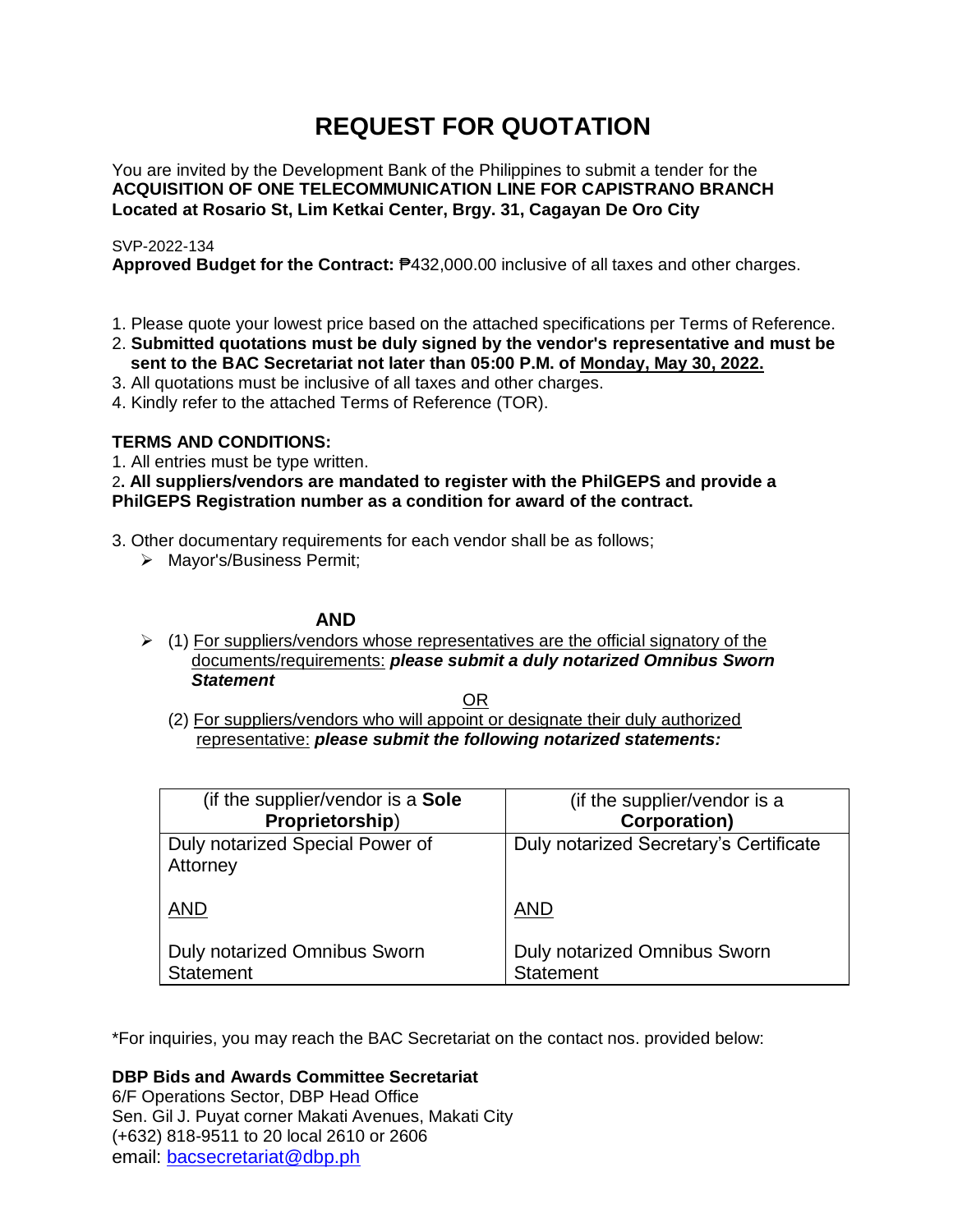#### **Annex A**

## ACQUISITION OF NEW, ADDITIONAL AND/OR REPLACEMENT TELECOMMUNICATION LINE/CONNECTIVITY SERVICE FOR THE DEVELOPMENT BANK OF THE PHILIPPINES (DBP)-**CAPISTRANO BRANCH**

#### APPROVED BUDGET FOR THE CONTRACT: Php 432,000

### **TECHNICAL SPECIFICATIONS**

#### A. BACKGROUND

The telecommunication connectivity service (line) is for the connection of DBP online systems, services and facilities in any of the following DBP remote sites:

- A.1. Branch Office, including:
	- A.1.a. Lending Center
	- A.1.b. Cash Center
	- A.1.c. Branch-Lite Unit
- A.2. Automated Teller Machine (ATM)

#### **B. OBJECTIVE**

To acquire stable, reliable and secure telecommunication connectivity/line service to link DBP remote sites to the Head Office from an authorized and qualified telecommunication service provider (Telco).

#### C. COVERAGE OF THE CONTRACT

The contract will be for a one (1) year period starting from date of acceptance of service with the option for automatic renewal.

#### D. MINIMUM SPECIFICATIONS

- D.1. Connectivity/Line Service Availability
	- > The minimum availability of service is 99.6%.
- D.2. Connectivity/Line Specifications
- D.2.a. Branch Office ☑
	- D.2.a.i. Wired MPLS/VPN, Radio Last Mile with minimum of 10 Mbps bandwidth
	- D.2.a.ii. Inclusive network equipment, such as router and or router/modem, must not be on End-of-Life/End-of-Support status within the contract period
	- D.2.a.iii. Router must support GRE/mGRE tunneling and IP Security (ex. dynamic VPN) and SNMP
	- D.2.a.iv. DBP shall have the full access of the router
	- D.2.a.v. Provide near real time and historical link monitoring

#### D.2.b. ATM - Wired п

- D.2.b.i. VPN connection at least 128 Kbps via MPLS
- D.2.b.ii. Inclusive network equipment, such as router and or router/modem, must not be on End-of-Life/End-of-Support status within the contract period

√<br>∴#

- D.2.b.iii. Support GRE tunneling and SNMP
- D.2.b.iv. Provide near real time and historical link monitoring

Page 1 of 4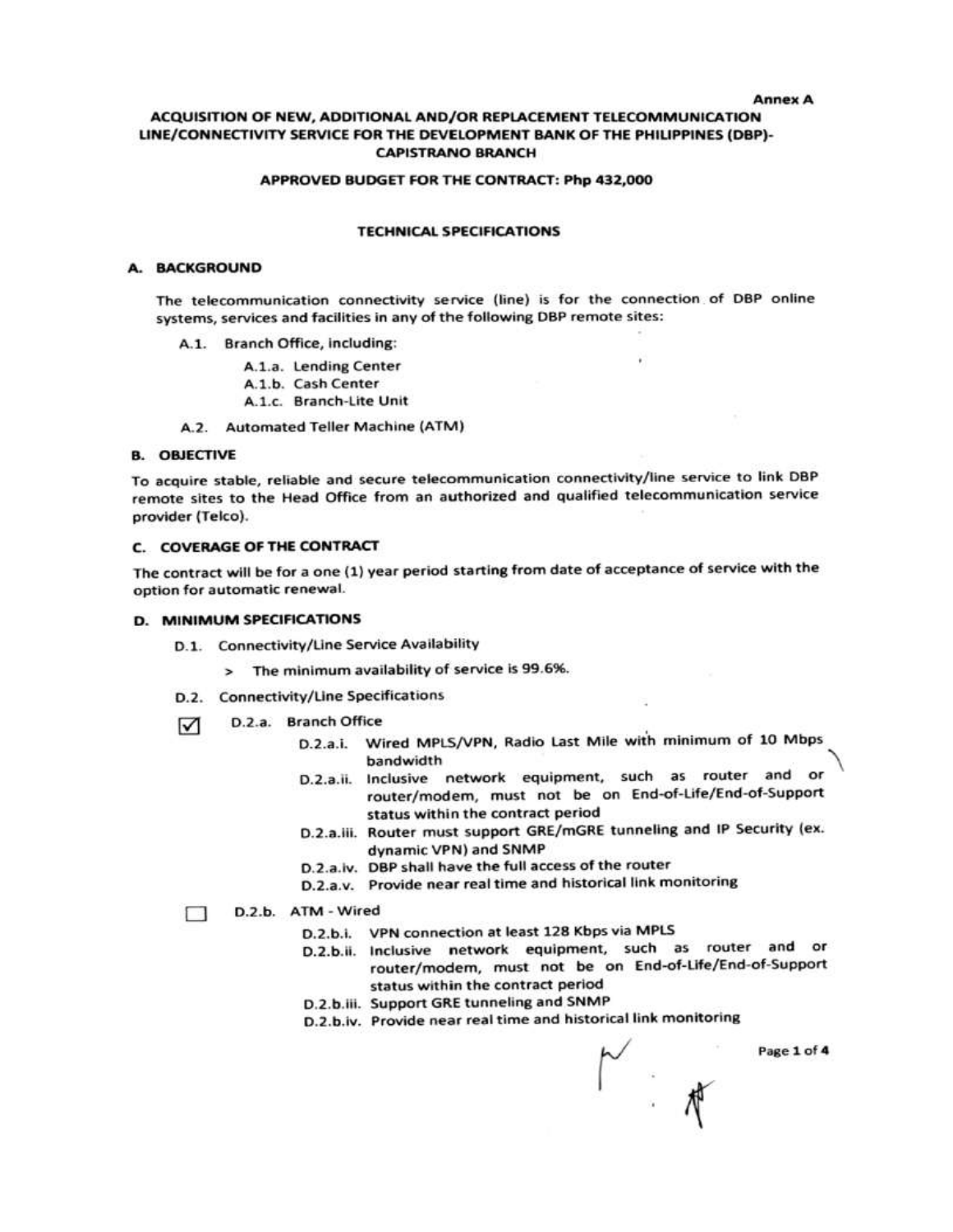ACQUISITION OF NEW, ADDITIONAL AND /OR REPLACEMENT OF TELECOMMUNICATION LINE / CONNECTIVITY SERVICE FOR THE DEVELOPMENT BANK OF THE PHILIPPINES (DBP)

- $\Box$  D.2.c. ATM Wireless
	- D.2.c.i. Provide data transmission function by public GPRS/ GSM network or higher
	- D.2.a.vi. Inclusive network equipment, such as router and or router/modem, must not be on End-of-Life/End-of-Support status within the contract period
	- D.2.c.ii. Support GRE Tunneling and SNMP
	- D.2.c.iii. Provide GUI access for local and remote management
	- D.2.c.iv. Operate at -30~+75°C temperature
	- D.2.c.v. Has LED status indication
	- D.2.c.vi. Support RJ45 console port
	- D.2.c.vii. Include: 1 power cord, 2 antennas, 1 console cable, 1 set documentation
	- D.2.c.viii. Provide near real time and historical link monitoring.
	- D.2.c.ix. Meet the average latency requirement of not greater than 200ms measured using the Ping utility or any similar mobile applications
	- D.2.c.x. Meet signal requirement of not less than 2 bars measured using mobile or similar devices capable of said measurement
	- D.2.c.xi. DBP shall have full access to the Modem/Router
- D.3. Support Services and Incident Management
	- D.3.a. The Telco shall provide 24 x 7 onsite, telephone and email support. For every service unavailability/downtime reported, the response time shall be within thirty (30) minutes.
	- D.3.b. Upon the occurrence of service unavailability/downtime, the Telco shall:
		- D.3.b.i. Conduct problem isolation/resolution and link restoration activities
		- D.3.b.ii. Notification via electronic mail (E-mail) and telephone within one (1) hour of the occurrence
		- D.3.b.iii. Minimum of twice a day status report to DBP via E-Mail
		- D.3.b.iv. Estimated time of arrival (ETA) if onsite activities required
		- D.3.b.v. Estimated time of resolution (ETR)
		- D.3.b.vi. Root cause
		- D.3.b.vii. Comply with DBP policies on security and confidentiality during support services.

Page 2 of

- D.3.c. The Telco shall submit an incident report stating the reason/s for the outage and detailing the steps undertaken to resolve a particular problem upon DBP's request.
- D.4. Service Performance Review
	- > The Telco shall conduct a performance review session at least once every quarter of a year

# E. TELECOMMUNICATION CONNECTIVITY/LINE REQUIREMENT CLASSIFICATION

The primary objective of the following provisions is to have multiple Telcos per site, providing service redundancy, high availability and avoiding single point of failure.

 $\Box$  E.1. New Telecommunication Line Requirement

E.1.a. Covered Sites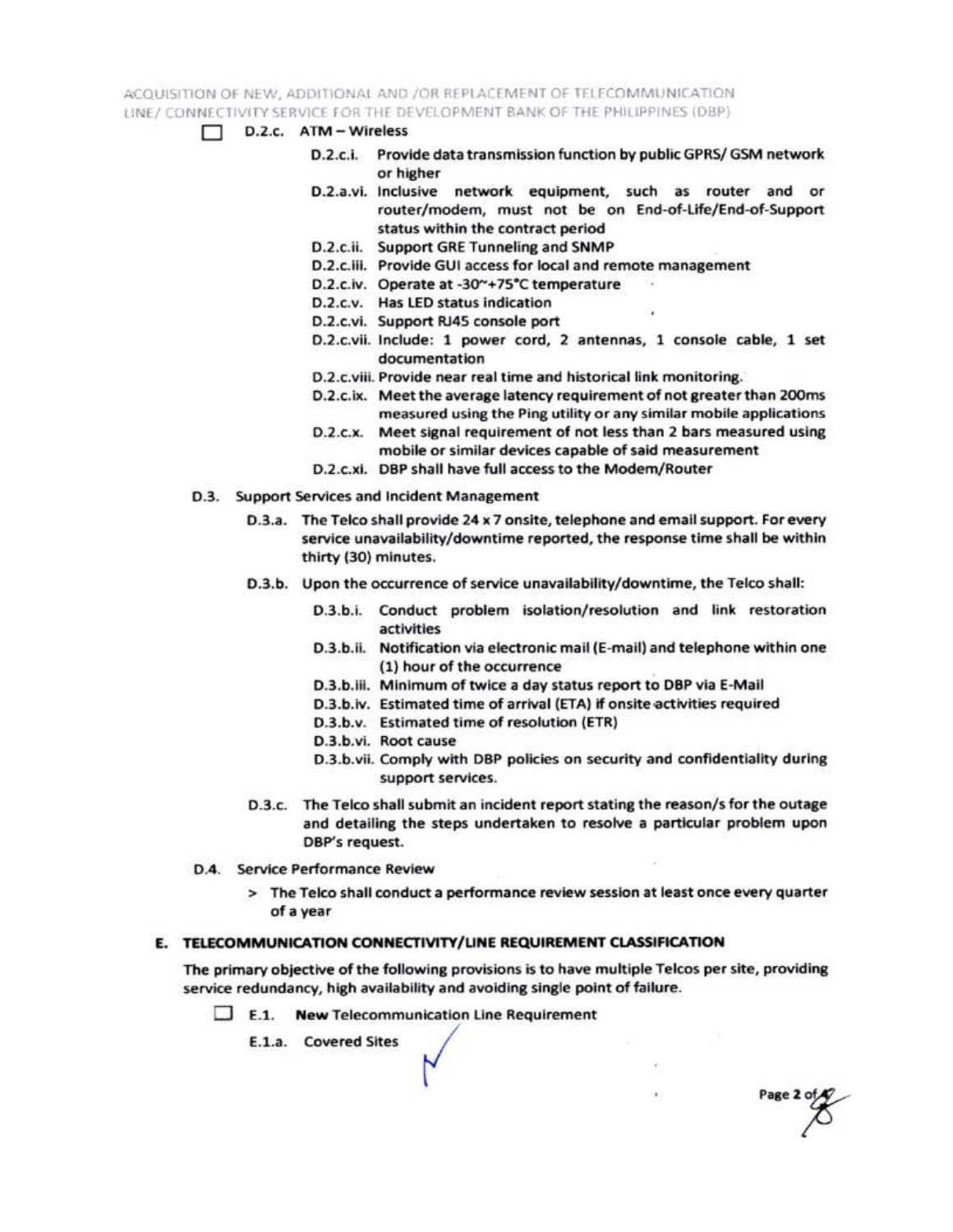ACQUISITION OF NEW, ADDITIONAL AND /OR REPLACEMENT OF TELECOMMUNICATION LINE/ CONNECTIVITY SERVICE FOR THE DEVELOPMENT BANK OF THE PHILIPPINES (DBP)

> New remotes sites

### E.1.b. Telco Selection Criteria

- > Telecommunication Line for Branch Office
	- E.1.b.i. Two (2) different Telcos (Telco A and Telco B) shall be selected
	- E.1.b.ii. Telco A is the lowest (winning) provider
	- E.1.b.iii. Telco B is the second lowest provider
- > Telecommunication Line for Additional ATM Facility of a Branch Office
	- E.1.b.iv. The Telco must be different from the one which has the majority or most of the telecommunication connectivity services provided for the ATM/s of that Branch Office
- E.2. Additional Telecommunication Line Requirement Ð
	- E.2.a. Covered Sites
		- > For existing sites with existing telecommunication line/s
	- E.2.b. Telco Exception
		- > The Telco/s of the existing line/s servicing the site shall not be invited and will not be allowed to participate
- $\sqrt{ }$ E.3. Replacement Telecommunication Line Requirement
	- E.3.a. Covered Sites
		- > For existing sites with existing telecommunication line/s
	- E.3.b. Telco Exception
		- E.3.b.i. For Telco Redundancy Replacement
			- > The Telco of the existing line/s servicing the site including the one to be replaced shall not be invited and will not be allowed to participate
		- E.3.b.ii. Replacement for the Purpose of Telecommunication Line Capacity (Bandwidth) Upgrade
			- > The Telco of the other existing line/s servicing the site (i.e., other than the one to be replaced) shall not be invited and will not be allowed to participate
		- E.3.b.iii. For Wireless to Wired Facility Replacement
			- > The Telco of the other existing line/s servicing the site (i.e., other than the one to be replaced) shall not be invited and will not be allowed to participate

#### **F. DISCONTINUANCE OF SERVICE**

DBP can opt to discontinue the service within the contract period without pre-termination fee/s, if the Telco provider fails to meet the required minimum availability of service, specified in item D.1, for three (3) consecutive months (3-strike rule)

**G. PAYMENT** 

The payment shall be in a monthly basis every after the service acceptance.

Page 3 6t